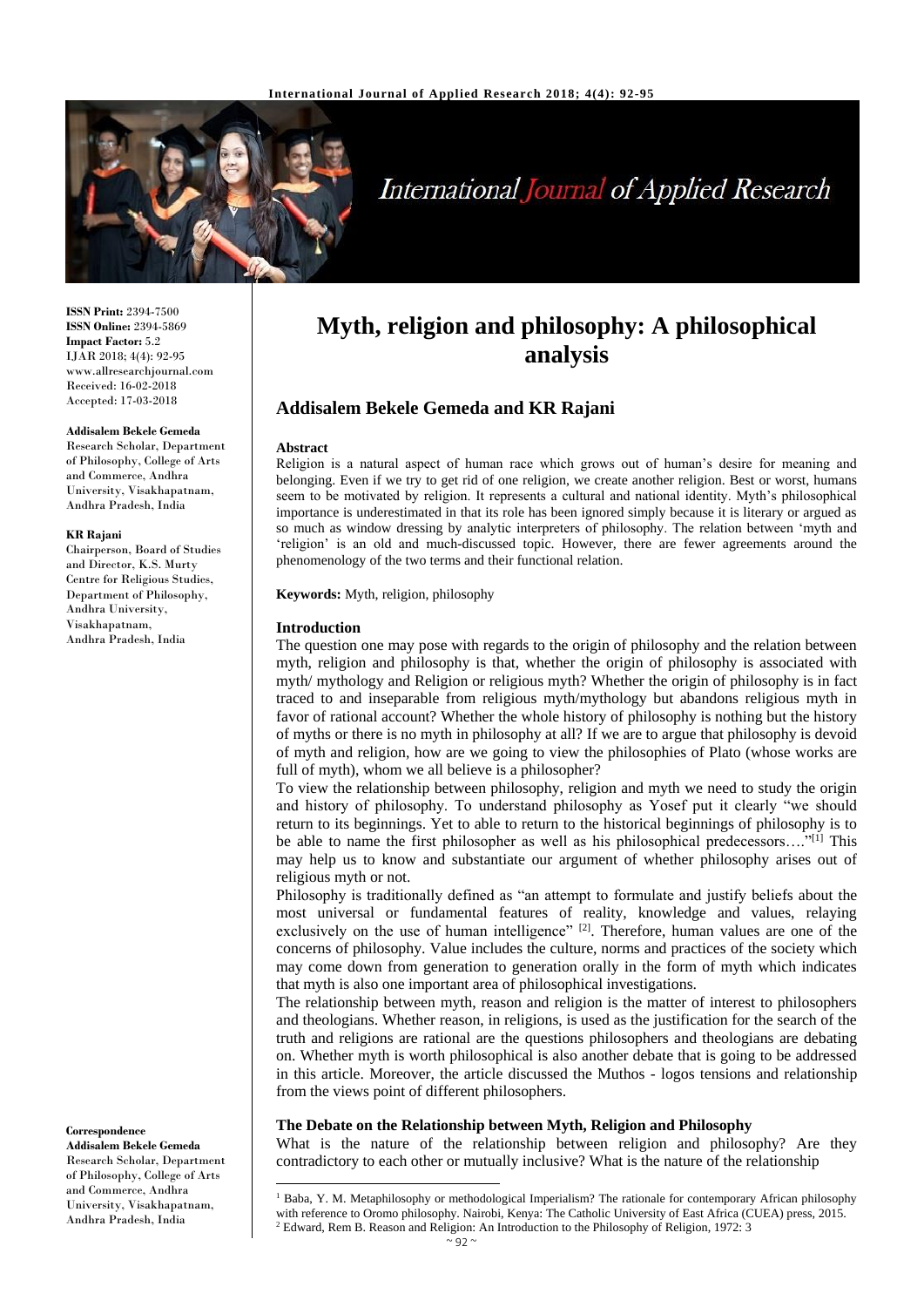between myth, religion and philosophy and how do they are related? This sub-topic investigates and explores the relationship and interaction between myth, reason, religion and philosophy. The difference and similarity between philosophical thinking and mythical thinking are explored from different philosopher's point of view.

Before discussing the relationship between reason, myth and religion/ faith, it is good to define the terms separately for better understanding. Accordingly, internet encyclopedia of philosophy defined the three terms reason, faith and religious faith as follows:

Reason generally is understood as the principles for a methodological inquiry, whether intellectual, moral, aesthetic, or religious. Thus it is not simply the rules of logical inference or the embodied wisdom of a tradition or authority… Faith, on the other hand, involves a stance toward some claim that is not, at least presently, demonstrable by reason. Thus faith is the kind of attitude of trust or assent. As such, it is ordinarily understood to involve an act of will or a commitment on the part of the believer. Religious faith involves a belief that makes some kind of either an implicit or reference to a transcendent source. The base for a person's faith usually is understood to come from the authority of revelation [3]

There is no question as to whether philosophy and myth is related, or myth is worth a discussion in philosophy. Morgan stated "when we ask what is and is not a myth, and ponder the criteria by which we would answer the question, we are engaging in philosophy" [4]. Rather the question would be the nature of the relationship between myth and philosophy and whether myth is important in philosophical discussions.

There are inherent tensions and complicated relationship between myth and philosophy. Rui Zhu confirms the apparent tension between mythologein (mythology, telling stories) and apology (for philosophy) in Phaedo. According to him, "the two themes stand side by side throughout the dialogue but contradict each other because of well-known rivalry between myth and philosophy in Socratic philosophy" [5]. Zhu hinted that myth and philosophy are rivalry in Socratic philosophy.

As opposed to the above claim that myth and philosophy are rivalries, Zhu examining the works of Plato (the ideas of Socrates) and further argued that myth and philosophy can be friendly in that "the mystic are philosophers in Bacchic disguise while stories can stand by the side of reason and be instrument to philosophy. A philosopher might as well be a spiritual masseur, for whom myths and charmers are welcome additions to his reasoning" [6]. He further explained it as follows:

If Socrates' words are to be taken seriously, there must be a common ground between philosophy and myth despite their rivalry such that a eulogy of one does not automatically imply a recrimination against the other. At first appearance, the middle ground seems unlikely because of the wellorganized antinomy between myth and philosophy. After all, while philosophy is a rational enterprise, myth is inherently irrational. To look for a place where philosophy meets myth seems to be a request for an irrational reason, or a frenzied sobriety. [7]

In addition, Megan Halteman Zwart argued that myth or muthos and reason or reasoned argument can be used together (as they are used in the dialogue and the statesman) to illustrate the same point of view for different audiences or from a different angle. In this case, myth is useful but inferior way to achieve a rhetorical goal. Myths are used as a supplementary to achieve the same goal that logos might have. When Socrates asked Protagoras why he believed virtue can be taught, he replied by using both the muthos and the argument [8] .

Yosef Mulugeta Baba, in his book "Metaphilosophy or Methodological Imperialism: The Rationale for Contemporary African Philosophy with reference to Oromo Philosophy", argued against John Burnet, who in his book entitled "Greek Philosophy: Thales to Plato", argued that philosophy is not mythology or mythologies are not from which philosophy developed. From platonic point of view, philosophy requires rationality and there is no philosophy where there is no rational science [9].

E.A. Ruch and K.C. Anyawu argued in favor of the argument that both myth and philosophy are inseparable. They point out that "myth is both less and more than philosophy" in that the starting point for any philosophical discourse is "common sense experiences and beliefs, which are by their very nature pre-philosophical" [10].

In the dialogue, Socrates told prolonged stories, which he calls them myths, and assert that the stories are used to show the directions of conclusion which cannot be achieved with argument alone. Socrates's last teaching, before his death, about the immortality of the soul, in Phaedo (Plato's dialogue), comes in the form of myth [11]. Here, Socrates is affirming the importance of myth that myth is providing information used to draw a conclusion that cannot be achieved through reasoned argument.

Before pre-Socratic period myth has positive connotations. During the early philosophic authors such as Xenophanes, Parmenides, and Empedokles, myth has no negative connotation. Myth, before pre-Socratics, "was characterized by un demonstrable truth and poetic authority". Mythos, on the other hand, "connotes authoritative, efficacious and performative speech" [12]. But later, myth lost its positive connotations especially during the time of Plato. Morgan explained as follows:

In the aftermath of the first philosophers myth lost its positive connotations. No longer authoritative or efficacious,

<sup>&</sup>lt;sup>3</sup> Internet Encyclopedia of Philosophy: A Peer reviewed academic Resource: nd

<sup>4</sup> Morgan, Kathryn. Myth and Philosophy from the Presocratics to Plato. United Kingdom, Cambridge, Cambridge University Press, 2004: 57

<sup>5</sup> Zhu, Rui. Myth and Philosophy: From a Problem in Phaedo. Journal of the American Academy of religion, Oxford University Press, Vol. 73, No. 2, 2005: 453

<sup>6</sup> Zhu, Rui. Myth and Philosophy: From a Problem in Phaedo. Journal of the American Academy of religion, Oxford University Press, Vol. 73, No. 2, 2005: 455

<sup>1</sup> <sup>7</sup> Zhu, Rui. Myth and Philosophy: From a Problem in Phaedo. Journal of the American Academy of religion, Oxford University Press, Vol. 73, No.  $2, 2005: 458$ 

<sup>8</sup> Zwart, Megan Halteman. What Simple Description ... Can Never Grasp: Heidegger and the Plato of Myth, 2009: 27 - 28

<sup>9</sup> Baba, Y. M. Metaphilosophy or methodological Imperialism? The rationale for contemporary African philosophy with reference to Oromo philosophy. Nairobi, Kenya: The Catholic University of East Africa  $\overline{\text{CUEA}}$ ) press, 2015

Baba, Y. M. Metaphilosophy or methodological Imperialism? The rationale for contemporary African philosophy with reference to Oromo philosophy. Nairobi, Kenya: The Catholic University of East Africa (CUEA) press, 2015: 76

<sup>&</sup>lt;sup>11</sup> Zwart, Megan Halteman. What Simple Description ... Can Never Grasp: Heidegger and the Plato of Myth, 2009: 29-30

<sup>&</sup>lt;sup>12</sup> Morgan, Kathryn. Myth and Philosophy from the Presocratics to Plato. United Kingdom, Cambridge, Cambridge University Press, 2004: 16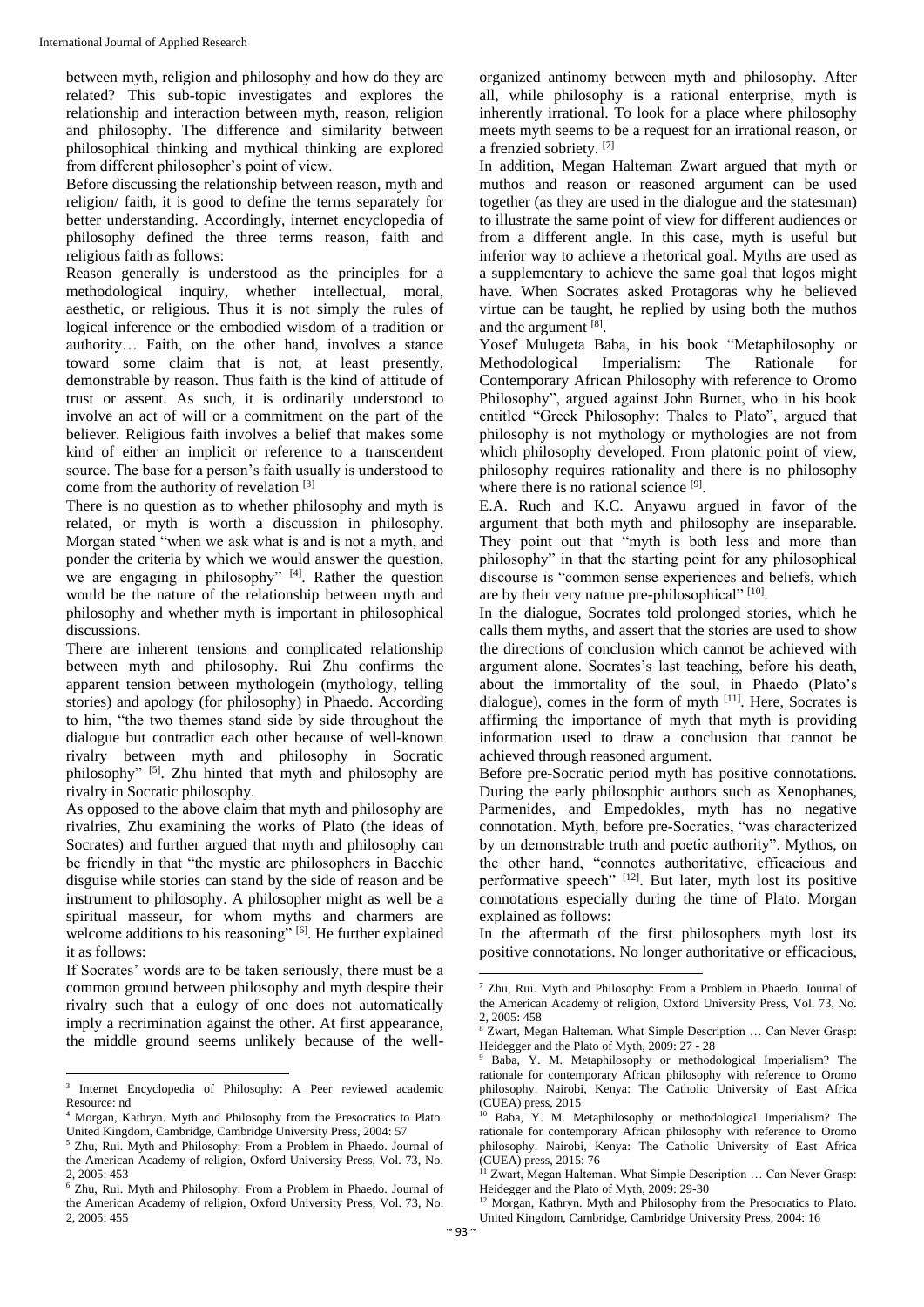it remained undemonstrable, but in a trivial rather than a transcendent sense. Its positive attributes were appropriated by philosophical discourse, and the criterion of demonstrability was attached to the notion of truth. Myth in philosophy exists as the shadow of its former self, on sufferance and admitted only in a reformed persona.... Myth provides an unsettling counterpart to its master, philosophy. … When philosophical discourse claim to be authoritative and to present language that corresponds to the way things are, myth ensures that we do not take too optimistic a view of the potential success of this enterprise [13]

Morgan argued that the attributes attached to myth as fiction, lie, pre-philosophic are based on slender and ambiguous evidence  $[14]$  The critics against myth are thought to start with the first philosophers. They criticize myth as irrational and unscientific - opposed to science [15]. The critics against myth are regarded as the transition from mythos to logos – the movement from irrationality to rationality. Nestel noted that "mythos and logos are two opposing poles of the human mind. Mythos is symbolic and pictorial, characterized by a lack of scrutiny, totally nonrational, while logos, of course, embodies the opposite qualities [16].

Philosophers interpret Plato's myth differently. Some interpret it that, for Plato, reason is superior/primary and myth is inferior/ secondary/ subservient. Some others argue that he is against myth. Some still argue that logos and muthos are intertwined.

According to both Zwart and Ludwing Edelstein, Plato believed that myth can be used as instrument of human intellect and accordingly is used as persuasive device. But, yet, reason is superior to myth for him. Zwart stated that "For Plato, logos discourse –or reason in the form of arguments-is of primary importance; insofar as it is commented on at all, muthos discourse is analyzed using logos discourse as a benchmark [17].

Luc Brisson identified two advantage of myth for Plato. First, it is used to maintain the knowledge held by Plato's community and transmitted and second, it is persuasive rhetoric device for behavior modification [18] . Brisson also argued that even though Plato regards myth as inferior to reason, it has a particular usefulness in ethics and politics, where it is used as an instrument of persuasion.

Penelope Murray and Janet E. Smith, on the other hand, claims that myth is a kind of logos for Plato, and they should be viewed together than something against each other. Murray explains evidencing the mythical elements in his writings [19].

 $\overline{a}$ 

For Plato, according to Fowler, the contrast between mythos and logos was complex, philosophical and ideological construct. He argued that:

choosing not to use the term 'mythos' and 'logos' at best requires inconvenient and unnecessary periphrasis for concepts with which we are already comfortably familiar; at worst it could misrepresent an important chapter in intellectual history, in which the historians played their part [20]

On the other hand, the Internet Encyclopedia of Philosophy in its article "faith and reason" presented four models on the interaction between faith and reason. The first model is called the conflict model which is advocated by both religious fundamentalists and scientific naturalists, who resolve the rivalry between the two on the side of faith and reason respectively. The model stated that "the aim, objects, or methods of reason and faith seem to be very much the same. Thus when they seem to be saying different things, there is genuine rivalry"  $[21]$ .

The second model, the incompatibilist model, stated that "the aims, objects, and methods of reason and faith are understood to be distinct. Compartmentalization of each is possible. Reason aims at empirical truth; religion aims at empirical divine truths. Thus no rivalry exists between them." The third model, the weak compatibilist model, stated that "dialogue is possible between reason and faith, though both maintain distinct realms of evaluation and cogency." The last model is the strong compatibilist model and it stated that "faith and reason have an organic connection and perhaps even parity" [22].

Robert L. Fowler in his discussion of the relationship between myth and religion tried to define both myth and religion first thereby indicate how they are related. He adopted Walter B. Louden's definition of myth as "a sacred, traditional narrative, which depicts the interrelations of mortals and gods, is especially concerned with defining what is moral behavior for a given culture, and passes on key information about that culture's institutions  $[23]$ . He adopted a restricted definition of religion that he said might seem the definition of ritual than religion. Accordingly he used the term religion

To refer primarily to actions that people either individually or in group perform because of their belief in divinity. This might seem to be the definition of 'ritual' rather than 'religion'. But I am interested in the social nexus and meaning of ritual actions, which may be called the social face of religion, and so wish to consider not only the actions but rather context and understanding. This is at least part of what is meant by 'religion'. But admittedly it is a much broader term, encompassing not only ritual but myth, belief, values, individual and group psychology and sociology  $[24]$ 

Fowler discussing about the relationship between Greek myth and ritual rose two points. First, Myth, he argued, constitutes a parallel discourse to that of ritual, but operates

1

<sup>&</sup>lt;sup>13</sup> Morgan, Kathryn. Myth and Philosophy from the Presocratics to Plato. United Kingdom, Cambridge, Cambridge University Press, 2004: 16 - 17 <sup>14</sup> Morgan, Kathryn. Myth and Philosophy from the Presocratics to Plato.

United Kingdom, Cambridge, Cambridge University Press, 2004: 18 <sup>15</sup> Morgan, Kathryn. Myth and Philosophy from the Presocratics to Plato.

United Kingdom, Cambridge, Cambridge University Press, 2004: 31 <sup>16</sup> Nestle 1942: 1-2 cited in Morgan, Kathryn. Myth and Philosophy from the Presocratics to Plato. United Kingdom, Cambridge, Cambridge University Press, 2004: 31

<sup>&</sup>lt;sup>17</sup> Zwart, Megan Halteman. What Simple Description ... Can Never Grasp: Heidegger and the Plato of Myth, 2009: 36

<sup>&</sup>lt;sup>18</sup> Brisson, Plato the Myth Maker, trans., Gerard Naddaf (Chicago: University of Chicago Press, 1998), 116 cited by 'The Function of Myth in Plato's Philosophy,' Journal of the History of Ideas 10 (1948): 466 cited by Zwart, Megan Halteman. What Simple Description … Can Never Grasp: Heidegger and the Plato of Myth, 2009: 37

<sup>&</sup>lt;sup>19</sup> Zwart, Megan Halteman. What Simple Description ... Can Never Grasp: Heidegger and the Plato of Myth, 2009: 42-43

<sup>&</sup>lt;sup>20</sup> Fowler, Robert L. Thoughts on Myth and Religion in Early Greek Historiography. University of Bristol, 2009: 24

<sup>&</sup>lt;sup>21</sup> Internet Encyclopedia of Philosophy: A Peer reviewed academic Resource

<sup>22</sup> Internet Encyclopedia of Philosophy: A Peer reviewed academic Resource

<sup>&</sup>lt;sup>23</sup> B. Louden, The Iliad: Structure, Myth, and Meaning (Baltimore 2006): 9 cited in Fowler, Robert L. Thoughts on Myth and Religion in Early Greek Historiography. University of Bristol, 2009: 22

<sup>&</sup>lt;sup>24</sup> Fowler, Robert L. Thoughts on Myth and Religion in Early Greek Historiography. University of Bristol, 2009: 22